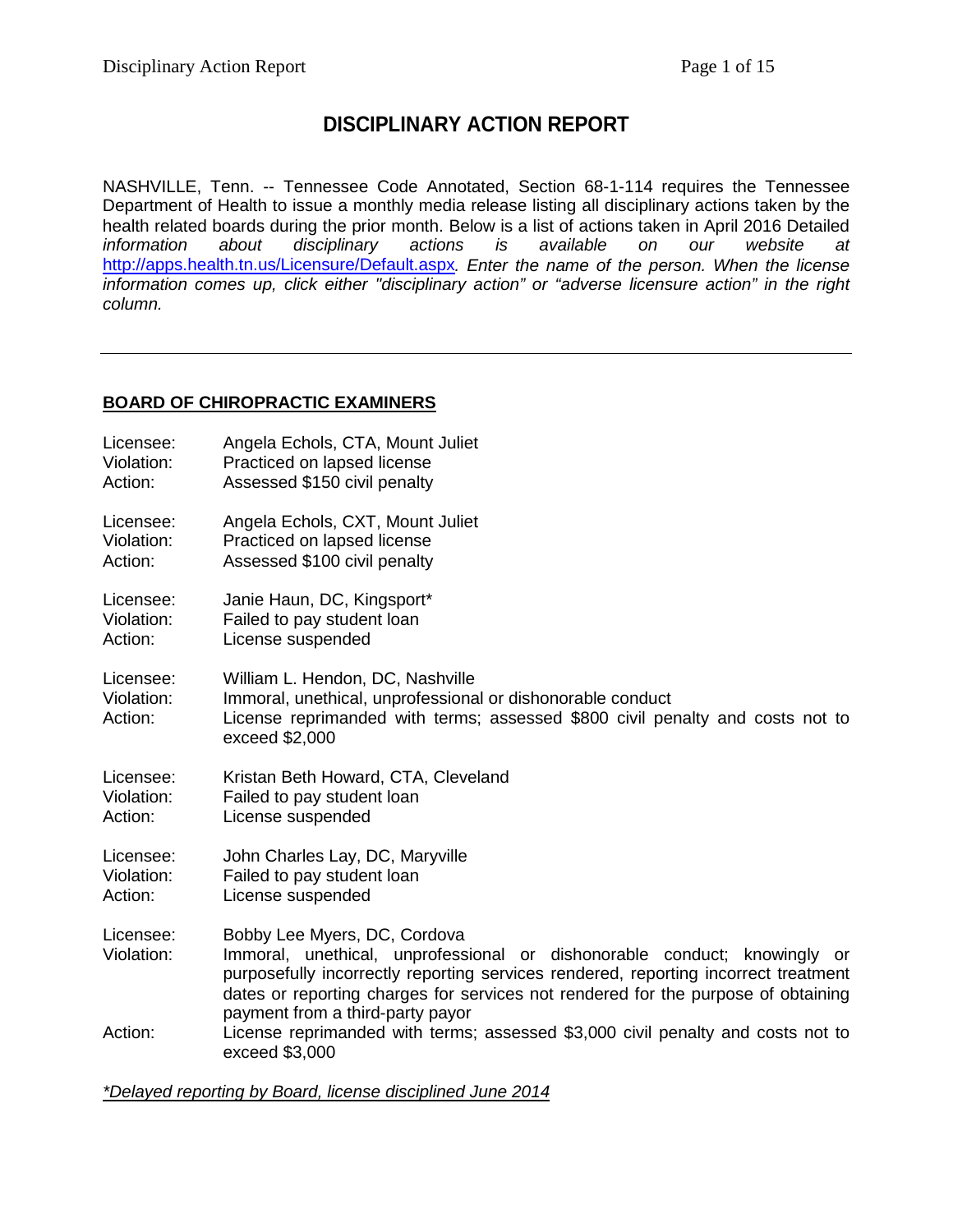# **BOARD OF DENTISTRY**

| Licensee:<br>Violation:            | Edward A. Adelman, DDS, Nashville<br>Failed to adhere to rules and/or statute, as follows: equipment and drugs on a list<br>available from the Board and currently indicated for the treatment of the above<br>listed emergency conditions must be present and readily available for use.<br>Emergency protocols must include training in the use of this equipment and these<br>drugs |
|------------------------------------|----------------------------------------------------------------------------------------------------------------------------------------------------------------------------------------------------------------------------------------------------------------------------------------------------------------------------------------------------------------------------------------|
| Action:                            | License reprimanded with terms; assessed \$100 civil penalty                                                                                                                                                                                                                                                                                                                           |
| Licensee:                          | Latoya P. Alexander, RDA, Memphis                                                                                                                                                                                                                                                                                                                                                      |
| Violation:                         | Failed to properly maintain sufficient continuing education credits                                                                                                                                                                                                                                                                                                                    |
| Action:                            | Assessed \$150 civil penalty                                                                                                                                                                                                                                                                                                                                                           |
| Licensee:                          | Janet A. Attkisson, RDA, Nashville                                                                                                                                                                                                                                                                                                                                                     |
| Violation:                         | Practiced on lapsed license                                                                                                                                                                                                                                                                                                                                                            |
| Action:                            | Assessed \$250 civil penalty                                                                                                                                                                                                                                                                                                                                                           |
| Licensee:                          | Tamera A. Behrens, RDA, Gallatin                                                                                                                                                                                                                                                                                                                                                       |
| Violation:                         | Failed to properly maintain sufficient continuing education credits                                                                                                                                                                                                                                                                                                                    |
| Action:                            | Assessed \$150 civil penalty                                                                                                                                                                                                                                                                                                                                                           |
| Licensee:                          | Carrie L. Bell, RDA, Nashville                                                                                                                                                                                                                                                                                                                                                         |
| Violation:                         | Failed to properly maintain sufficient continuing education credits                                                                                                                                                                                                                                                                                                                    |
| Action:                            | Assessed \$150 civil penalty                                                                                                                                                                                                                                                                                                                                                           |
| Licensee:<br>Violation:<br>Action: | Daniel C. Burchfield, DDS, Hendersonville<br>Failed to adhere to rules and/or statute, as follows: obtain a minimum of four (4)<br>hours of continuing education in the subject of anesthesia and/or sedation as part<br>of the required forty (40) hours of continuing education for dental licensure<br>License reprimanded with terms; assessed \$400 civil penalty                 |
| Licensee:                          | Kimberly A. Carroll, RDH, Humboldt                                                                                                                                                                                                                                                                                                                                                     |
| Violation:                         | Failed to properly maintain sufficient continuing education credits                                                                                                                                                                                                                                                                                                                    |
| Action:                            | Assessed \$300 civil penalty                                                                                                                                                                                                                                                                                                                                                           |
| Licensee:                          | Rhondalynn D. Christy, RDA, Murfreesboro                                                                                                                                                                                                                                                                                                                                               |
| Violation:                         | Failed to properly maintain sufficient continuing education credits                                                                                                                                                                                                                                                                                                                    |
| Action:                            | Assessed \$150 civil penalty                                                                                                                                                                                                                                                                                                                                                           |
| Licensee:                          | Jayme L. Cogbill, RDA, Millington                                                                                                                                                                                                                                                                                                                                                      |
| Violation:                         | Practiced on lapsed license                                                                                                                                                                                                                                                                                                                                                            |
| Action:                            | Assessed \$1,000 civil penalty                                                                                                                                                                                                                                                                                                                                                         |
| Licensee:                          | Deborah Compton, RDA, Gallatin                                                                                                                                                                                                                                                                                                                                                         |
| Violation:                         | Failed to properly maintain sufficient continuing education credits                                                                                                                                                                                                                                                                                                                    |
| Action:                            | Assessed \$150 civil penalty                                                                                                                                                                                                                                                                                                                                                           |
| Licensee:                          | F. Wayne Conley, DDS, Covington                                                                                                                                                                                                                                                                                                                                                        |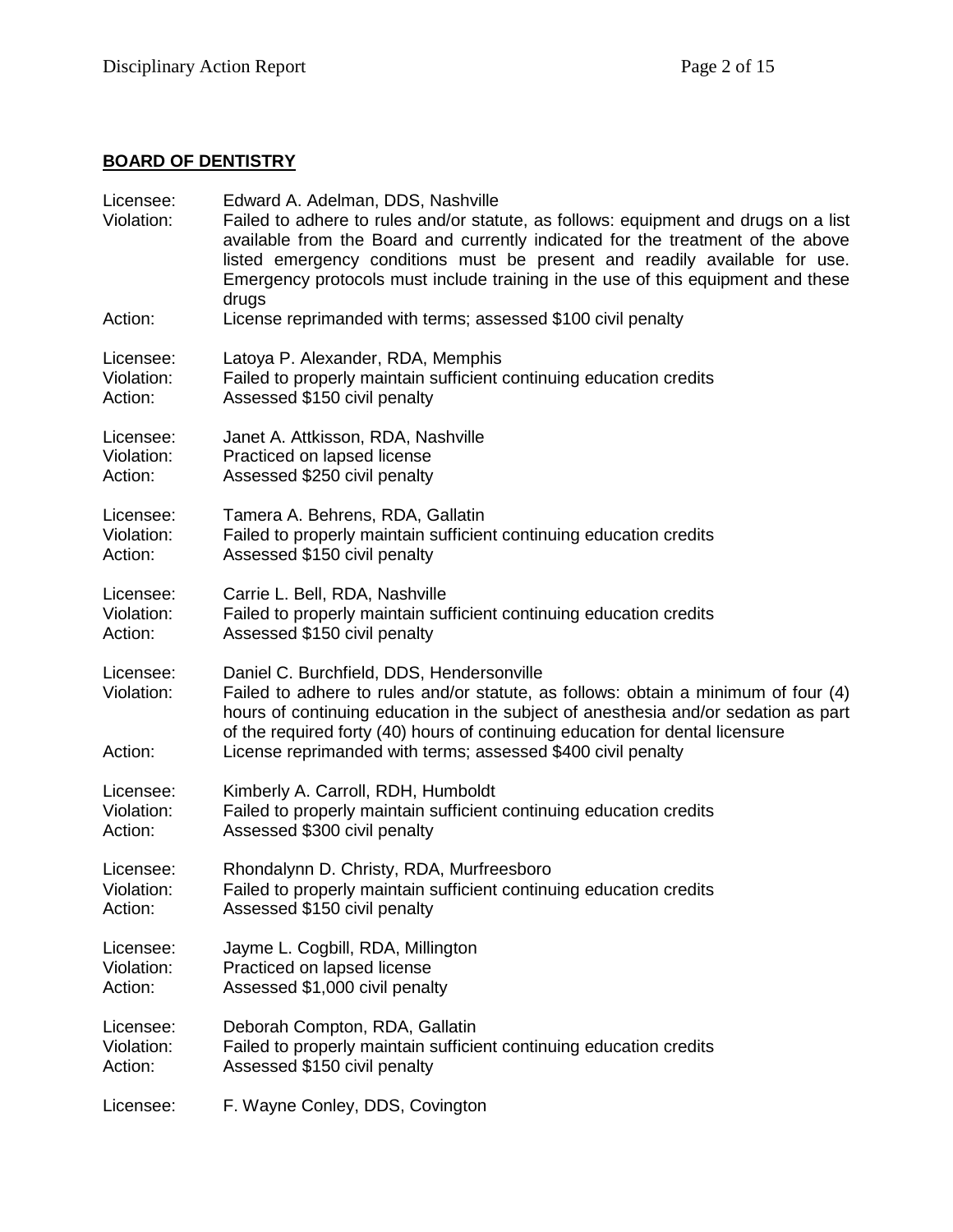| Violation:<br>Action:              | Failed to adhere to rules and/or statute, as follows: maintain current certification in<br>ACLS(a pediatric dentist may substitute PALS)<br>License reprimanded with terms; assessed \$2,300 civil penalty                                                                                                                                               |
|------------------------------------|----------------------------------------------------------------------------------------------------------------------------------------------------------------------------------------------------------------------------------------------------------------------------------------------------------------------------------------------------------|
| Licensee:                          | Anitra Craig, DDS, Bossier City, LA                                                                                                                                                                                                                                                                                                                      |
| Violation:                         | Failed to pay student loan                                                                                                                                                                                                                                                                                                                               |
| Action:                            | License suspended                                                                                                                                                                                                                                                                                                                                        |
| Licensee:                          | Morgan S. Crawford, RDA, Smyrna                                                                                                                                                                                                                                                                                                                          |
| Violation:                         | Practiced on lapsed license                                                                                                                                                                                                                                                                                                                              |
| Action:                            | Assessed \$150 civil penalty                                                                                                                                                                                                                                                                                                                             |
| Licensee:                          | Tina Louise Cross, RDA, Murfreesboro                                                                                                                                                                                                                                                                                                                     |
| Violation:                         | Practiced on lapsed license                                                                                                                                                                                                                                                                                                                              |
| Action:                            | Assessed \$100 civil penalty                                                                                                                                                                                                                                                                                                                             |
| Licensee:                          | Nancy P. Castillo-Cruz, RDA, Hopkinsville, KY                                                                                                                                                                                                                                                                                                            |
| Violation:                         | Failed to properly maintain sufficient continuing education credits                                                                                                                                                                                                                                                                                      |
| Action:                            | Assessed \$150 civil penalty                                                                                                                                                                                                                                                                                                                             |
| Licensee:<br>Violation:            | Donald E. Cummings, DDS, Murfreesboro<br>Failed to adhere to rules and/or statute, as follows: maintain current certification in<br>ACLS(a pediatric dentist may substitute PALS)                                                                                                                                                                        |
| Action:                            | License reprimanded with terms; assessed \$700 civil penalty                                                                                                                                                                                                                                                                                             |
| Licensee:<br>Violation:<br>Action: | Adam Davis, DDS, Mt. Juliet<br>Failed to adhere to rules and/or statute, as follows: obtain a minimum of four (4)<br>hours of continuing education in the subject of anesthesia and/or sedation as part<br>of the required forty (40) hours of continuing education for dental licensure<br>License reprimanded with terms; assessed \$400 civil penalty |
| Licensee:                          | Paula G. Carter-Demirhisar, RDA, Nashville                                                                                                                                                                                                                                                                                                               |
| Violation:                         | Failed to pay student loan                                                                                                                                                                                                                                                                                                                               |
| Action:                            | License suspended                                                                                                                                                                                                                                                                                                                                        |
| Licensee:                          | Jennifer Dubowsky, RDA, Springfield                                                                                                                                                                                                                                                                                                                      |
| Violation:                         | Failed to properly maintain sufficient continuing education credits                                                                                                                                                                                                                                                                                      |
| Action:                            | Assessed \$150 civil penalty                                                                                                                                                                                                                                                                                                                             |
| Licensee:                          | David C. Ellis, DDS, Greenbrier                                                                                                                                                                                                                                                                                                                          |
| Violation:                         | Negligence                                                                                                                                                                                                                                                                                                                                               |
| Action:                            | License reprimanded; assessed \$500 civil penalty                                                                                                                                                                                                                                                                                                        |
| Licensee:                          | Crystal L. England, RDA, Murfreesboro                                                                                                                                                                                                                                                                                                                    |
| Violation:                         | Failed to properly maintain sufficient continuing education credits                                                                                                                                                                                                                                                                                      |
| Action:                            | Assessed \$150 civil penalty                                                                                                                                                                                                                                                                                                                             |
| Licensee:                          | Cynthia R. Evans, RDA, Dover                                                                                                                                                                                                                                                                                                                             |
| Violation:                         | Practiced on lapsed license                                                                                                                                                                                                                                                                                                                              |
| Action:                            | Assessed \$50 civil penalty                                                                                                                                                                                                                                                                                                                              |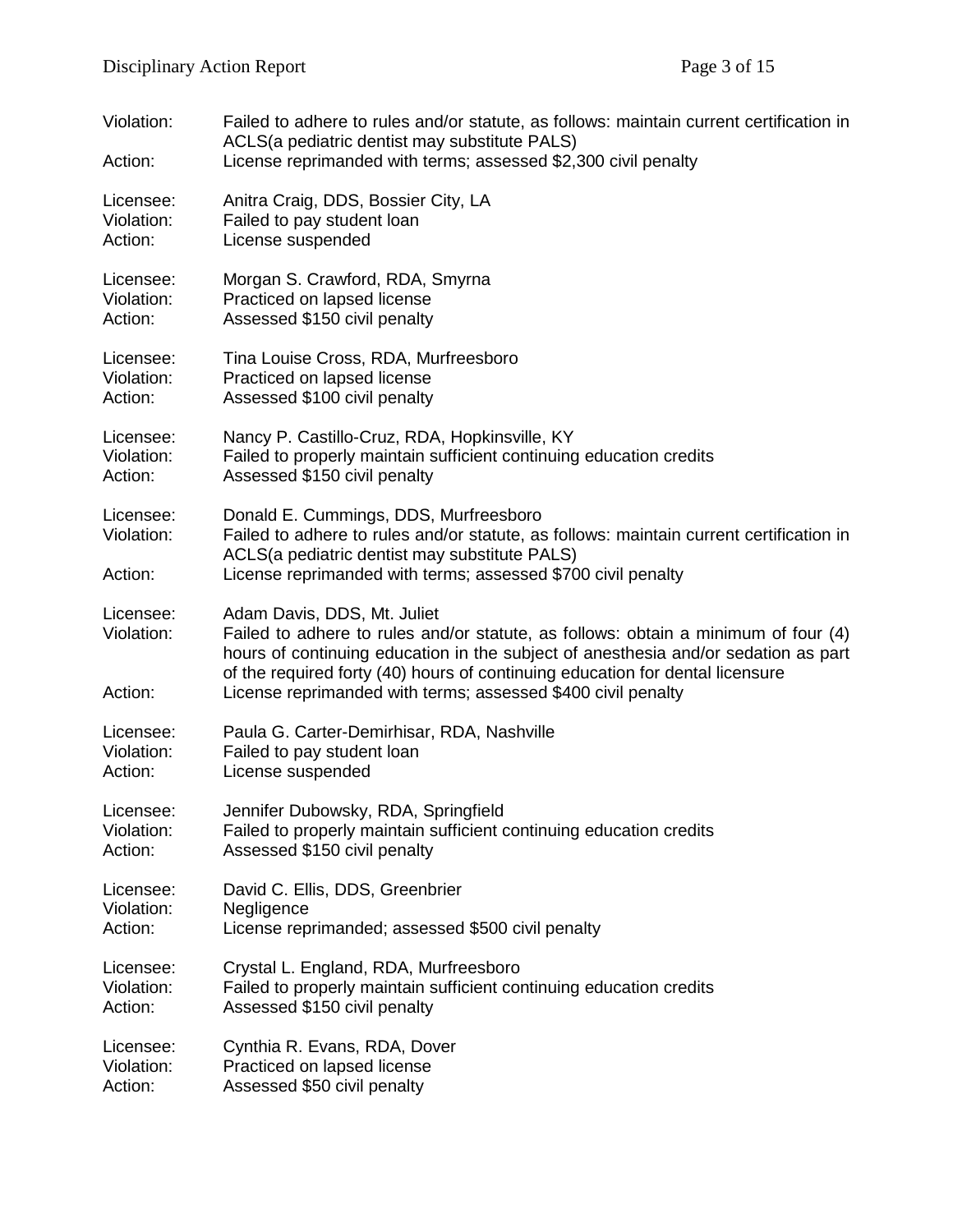| Licensee:<br>Violation:<br>Action: | Rebecca Cross Gardin, RDA, Powell<br>Failed to properly maintain sufficient continuing education credits<br>Assessed \$150 civil penalty                                                                                                                                                                                                                                                                                                            |
|------------------------------------|-----------------------------------------------------------------------------------------------------------------------------------------------------------------------------------------------------------------------------------------------------------------------------------------------------------------------------------------------------------------------------------------------------------------------------------------------------|
| Licensee:<br>Violation:<br>Action: | Alan L. Garner, DDS, Jackson<br>Failed to properly maintain sufficient continuing education credits<br>Assessed \$600 civil penalty                                                                                                                                                                                                                                                                                                                 |
| Licensee:<br>Violation:            | David Gary, RDA, Ruidoso, MN<br>Unprofessional, dishonorable or unethical conduct; a violation or attempted<br>violation, directly or indirectly, or assisting in or abetting the violation of, or<br>conspiring to violate, any provision of this chapter of any lawful order of the board<br>issued pursuant thereto or any criminal statute of the state of Tennessee                                                                            |
| Action:                            | License suspended with terms; assessed costs not to exceed \$5,000                                                                                                                                                                                                                                                                                                                                                                                  |
| Licensee:<br>Violation:            | Sherry A. Gates, DDS, Germantown<br>Failed to adhere to rules and/or statute, as follows: equipment and drugs on a list<br>available from the Board and currently indicated for the treatment of the above<br>listed emergency conditions must be present and readily available for use.<br>Emergency protocols must include training in the use of this equipment and these<br>drugs                                                               |
| Action:                            | License reprimanded with terms; assessed \$400 civil penalty                                                                                                                                                                                                                                                                                                                                                                                        |
| Licensee:<br>Violation:<br>Action: | Heather Greenwood, RDH, Jacksboro<br>Failed to properly maintain sufficient continuing education credits<br>Assessed \$300 civil penalty                                                                                                                                                                                                                                                                                                            |
| Licensee:<br>Violation:<br>Action: | Ashley N. Gregg, RDA, Elizabethton<br>Failed to properly maintain sufficient continuing education credits<br>Assessed \$150 civil penalty                                                                                                                                                                                                                                                                                                           |
| Licensee:<br>Violation:<br>Action: | Terry Grondin, RDA, Cordova<br>Failed to properly maintain sufficient continuing education credits<br>Assessed \$150 civil penalty                                                                                                                                                                                                                                                                                                                  |
| Licensee:<br>Violation:<br>Action: | Katherine Ham, DDS, Hendersonville<br>Failed to adhere to rules and/or statute, as follows: obtain a minimum of four (4)<br>hours of continuing education in the subject of anesthesia and/or sedation as part<br>of the required forty (40) hours of continuing education for dental licensure<br>License reprimanded with terms; assessed \$400 civil penalty                                                                                     |
|                                    |                                                                                                                                                                                                                                                                                                                                                                                                                                                     |
| Licensee:<br>Violation:<br>Action: | Jerry L. Hancock, DMD, Nashville<br>Failed to adhere to rules and/or statute, as follows: obtain a minimum of four (4)<br>hours of continuing education in the subject of anesthesia and/or sedation as part<br>of the required forty (40) hours of continuing education for dental licensure;<br>maintain current certification in ACLS(a pediatric dentist may substitute PALS)<br>License reprimanded with terms; assessed \$2,400 civil penalty |
| Licensee:<br>Violation:            | David Wayne Harr, DDS, Nolensville<br>Failed to adhere to rules and/or statute, as follows: obtain a minimum of four (4)                                                                                                                                                                                                                                                                                                                            |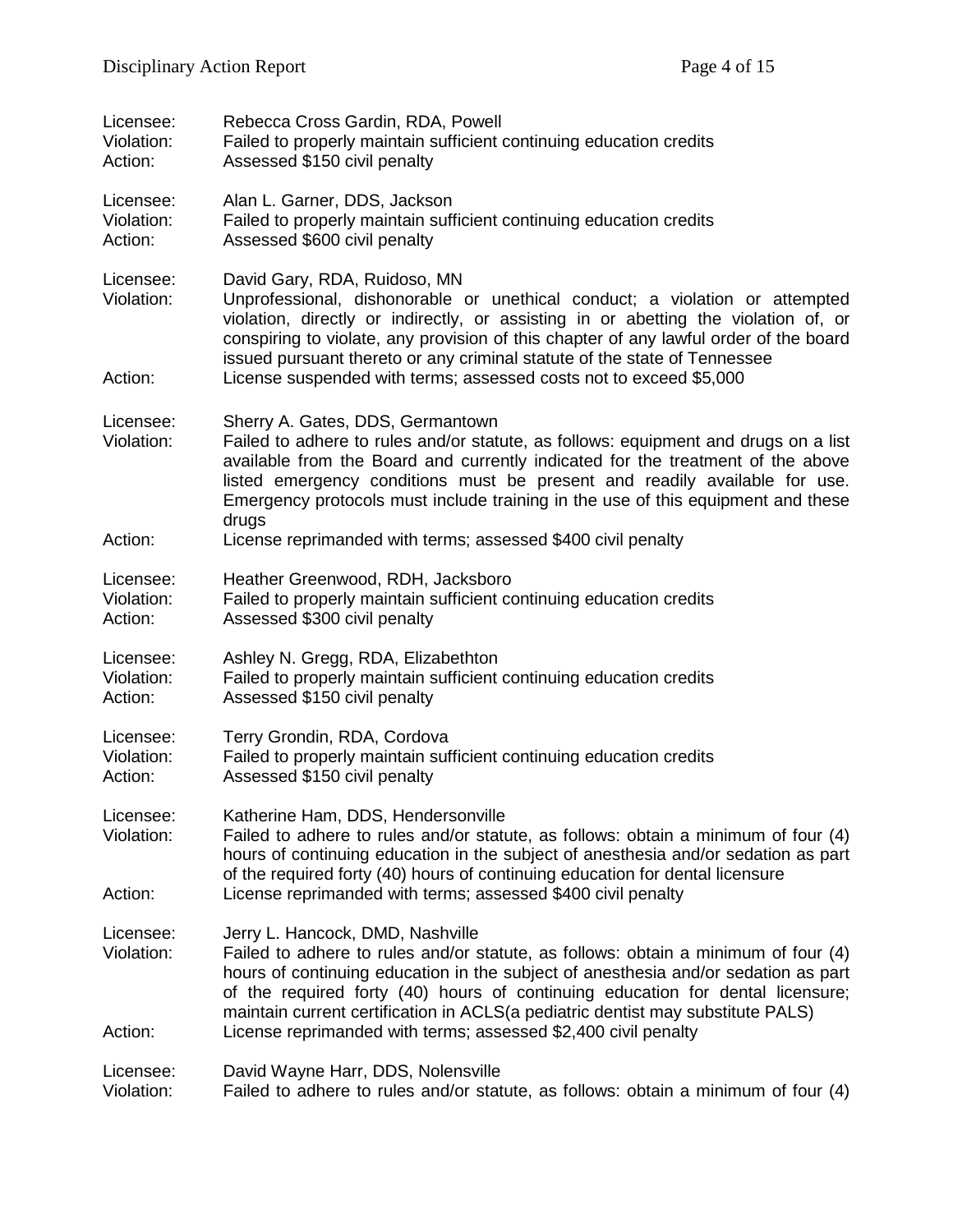hours of continuing education in the subject of anesthesia and/or sedation as part of the required forty (40) hours of continuing education for dental licensure; maintain current certification in ACLS(a pediatric dentist may substitute PALS) Action: License reprimanded with terms; assessed \$400 civil penalty

#### Licensee: Rebecca Harris, RDA, Memphis

- Violation: Failed to adhere to rules and/or statute, as follows: beginning January 3, 2003, each registered dentist assistant must successfully complete twenty-four (24) hours of continuing education in courses approved by the Board during the two (2) calendar years (January 1st of an odd-numbered year through December 31st of the subsequent even-numbered year) that precede the licensure renewal year. At least two (2) hours of the twenty-four (24) hour requirement shall pertain to chemical dependency education; any dentist, dental hygienist, or dental assistant who fails to obtain the required continuing education hours and/or CPR training may be subject to disciplinary action pursuant to T.C.A.§  $63-5-124(a)(1)$  and (18);unprofessional, dishonorable or unethical conduct
- Action: License placed on probation with terms; assessed \$150 civil penalty and costs not to exceed \$5,000

| Licensee:  | Misti Hembree, RDH, Knoxville |
|------------|-------------------------------|
| Violation: | Failed to pay student loan    |
| Action:    | License suspended             |

Licensee: Molly K. Henry, RDA, Cordova Violation: Practiced on lapsed license

- Action: Assessed \$100 civil penalty
- Licensee: Broderick C. Hill, RDA, Memphis Violation: Failed to properly maintain sufficient continuing education credits
- Action: Assessed \$150 civil penalty
- Licensee: Charles Holt, Jr., DDS, Chattanooga
- Violation: Unprofessional conduct; failing to avoid interpersonal relationships that could impair professional judgment or risk the possibility of exploiting the confidence of a patient, including committing any act of sexual abuse, misconduct or exploitation related to the licensee's practice of dentistry
- Action: License placed on probation for 3 years with terms; assessed \$10,000 civil penalty and costs not to exceed \$3,000
- Licensee: Charlotte A. Houston, RDA, Greeneville Violation: Practiced on lapsed license
- Action: Assessed \$100 civil penalty

Licensee: Stacey Brooke Hunt, RDA, Nashville Violation: Failed to properly maintain sufficient continuing education credits<br>Action: Assessed \$150 civil penalty Assessed \$150 civil penalty

Licensee: Afrika K. Jimerson, DDS, Nashville Violation: Failed to properly maintain sufficient continuing education credits Action: Assessed \$600 civil penalty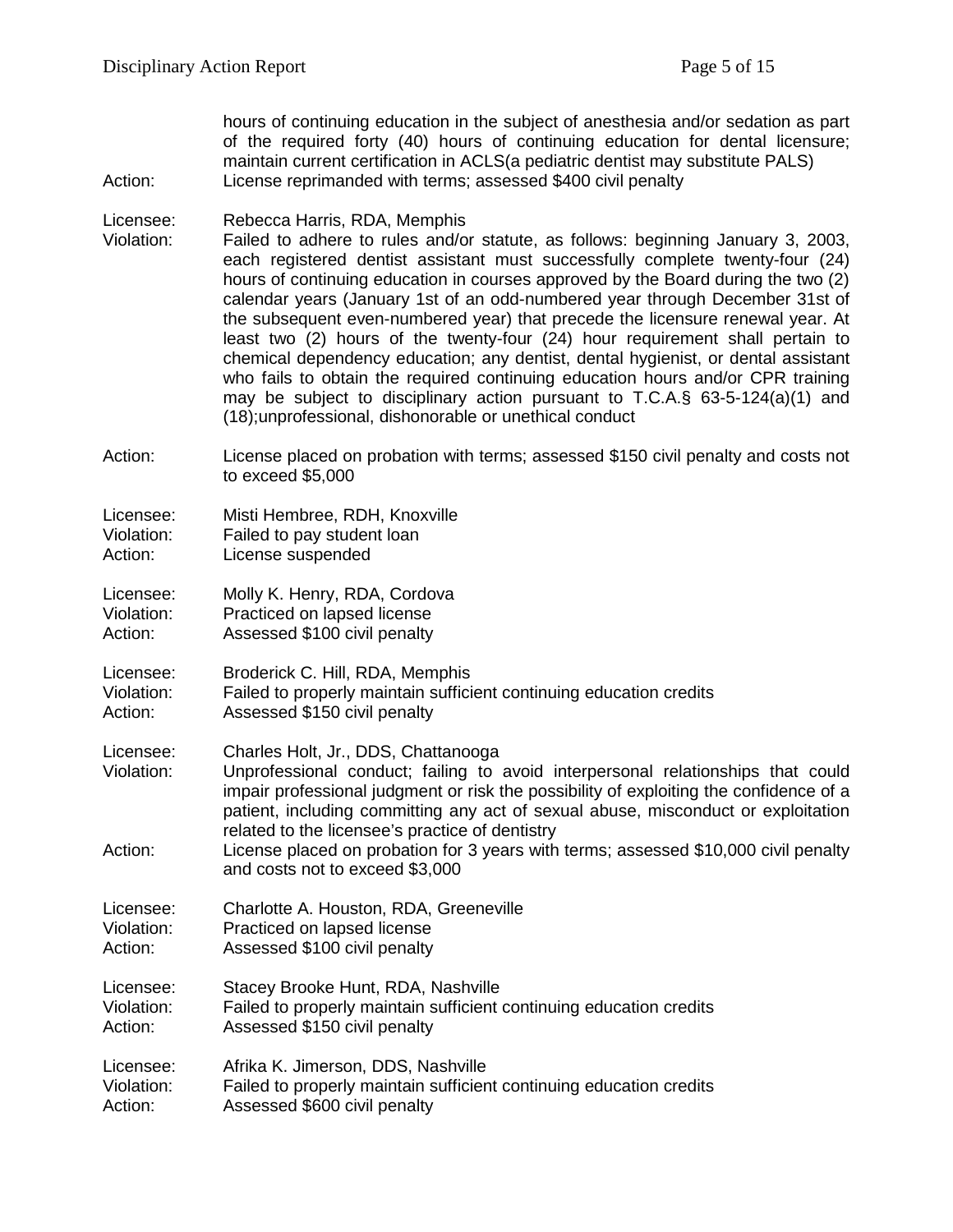| Licensee:<br>Violation:<br>Action: | David Michael Kimler, DDS, Memphis<br>Failed to adhere to rules and/or statute, as follows: obtain a minimum of four (4)<br>hours of continuing education in the subject of anesthesia and/or sedation as part<br>of the required forty (40) hours of continuing education for dental licensure;<br>maintain current certification in ACLS(a pediatric dentist may substitute PALS)<br>License reprimanded with terms; assessed \$2,800 civil penalty                                                                                                                                                                                                                          |
|------------------------------------|--------------------------------------------------------------------------------------------------------------------------------------------------------------------------------------------------------------------------------------------------------------------------------------------------------------------------------------------------------------------------------------------------------------------------------------------------------------------------------------------------------------------------------------------------------------------------------------------------------------------------------------------------------------------------------|
| Licensee:<br>Violation:<br>Action: | John W. Kinney, DDS, Clarksville<br>Unprofessional, dishonorable or unethical conduct; failed to adhere to rules and/or<br>statute, as follows: documentation must be maintained on all heat sterilizing<br>devices in a log reflecting dates and person(s) conducting the testing, or by<br>retaining copies of reports from an independent testing entity. The documentation<br>shall be maintained for a period of at least two (2) years, and shall be maintained<br>in the dental office and be made immediately available upon request by an<br>authorized agent of the Tennessee Department of Health<br>License reprimanded with terms; assessed \$1,000 civil penalty |
| Licensee:                          | Kristan Beth Knapp, RDA, Cleveland                                                                                                                                                                                                                                                                                                                                                                                                                                                                                                                                                                                                                                             |
| Violation:                         | Failed to pay student loan                                                                                                                                                                                                                                                                                                                                                                                                                                                                                                                                                                                                                                                     |
| Action:                            | License suspended                                                                                                                                                                                                                                                                                                                                                                                                                                                                                                                                                                                                                                                              |
| Licensee:                          | Jasmine Kay Kvasnicka, RDA, Lebanon                                                                                                                                                                                                                                                                                                                                                                                                                                                                                                                                                                                                                                            |
| Violation:                         | Failed to properly maintain sufficient continuing education credits                                                                                                                                                                                                                                                                                                                                                                                                                                                                                                                                                                                                            |
| Action:                            | Assessed \$150 civil penalty                                                                                                                                                                                                                                                                                                                                                                                                                                                                                                                                                                                                                                                   |
| Licensee:                          | Kimberly A. Langston, RDH, Clayton, NC                                                                                                                                                                                                                                                                                                                                                                                                                                                                                                                                                                                                                                         |
| Violation:                         | Failed to properly maintain sufficient continuing education credits                                                                                                                                                                                                                                                                                                                                                                                                                                                                                                                                                                                                            |
| Action:                            | Assessed \$300 civil penalty                                                                                                                                                                                                                                                                                                                                                                                                                                                                                                                                                                                                                                                   |
| Licensee:                          | Kimberly S. Martin, RDA, Powell                                                                                                                                                                                                                                                                                                                                                                                                                                                                                                                                                                                                                                                |
| Violation:                         | Failed to pay student loan                                                                                                                                                                                                                                                                                                                                                                                                                                                                                                                                                                                                                                                     |
| Action:                            | License suspended                                                                                                                                                                                                                                                                                                                                                                                                                                                                                                                                                                                                                                                              |
| Licensee:                          | Kaitlin L. Masters, RDA, Limestone                                                                                                                                                                                                                                                                                                                                                                                                                                                                                                                                                                                                                                             |
| Violation:                         | Practiced on lapsed license                                                                                                                                                                                                                                                                                                                                                                                                                                                                                                                                                                                                                                                    |
| Action:                            | Assessed \$50 civil penalty                                                                                                                                                                                                                                                                                                                                                                                                                                                                                                                                                                                                                                                    |
| Licensee:                          | Tammy B. Mayes, RDA, Greenbrier                                                                                                                                                                                                                                                                                                                                                                                                                                                                                                                                                                                                                                                |
| Violation:                         | Failed to properly maintain sufficient continuing education credits                                                                                                                                                                                                                                                                                                                                                                                                                                                                                                                                                                                                            |
| Action:                            | Assessed \$150 civil penalty                                                                                                                                                                                                                                                                                                                                                                                                                                                                                                                                                                                                                                                   |
| Licensee:                          | Christeen A. Mikhail, RDA, Antioch                                                                                                                                                                                                                                                                                                                                                                                                                                                                                                                                                                                                                                             |
| Violation:                         | Failed to properly maintain sufficient continuing education credits                                                                                                                                                                                                                                                                                                                                                                                                                                                                                                                                                                                                            |
| Action:                            | Assessed \$150 civil penalty                                                                                                                                                                                                                                                                                                                                                                                                                                                                                                                                                                                                                                                   |
| Licensee:                          | Deborah Hughes Mull, RDH, Niota                                                                                                                                                                                                                                                                                                                                                                                                                                                                                                                                                                                                                                                |
| Violation:                         | Failed to properly maintain sufficient continuing education credits                                                                                                                                                                                                                                                                                                                                                                                                                                                                                                                                                                                                            |
| Action:                            | Assessed \$300 civil penalty                                                                                                                                                                                                                                                                                                                                                                                                                                                                                                                                                                                                                                                   |
| Licensee:                          | Mindy B. Osborne, RDH, White Pine                                                                                                                                                                                                                                                                                                                                                                                                                                                                                                                                                                                                                                              |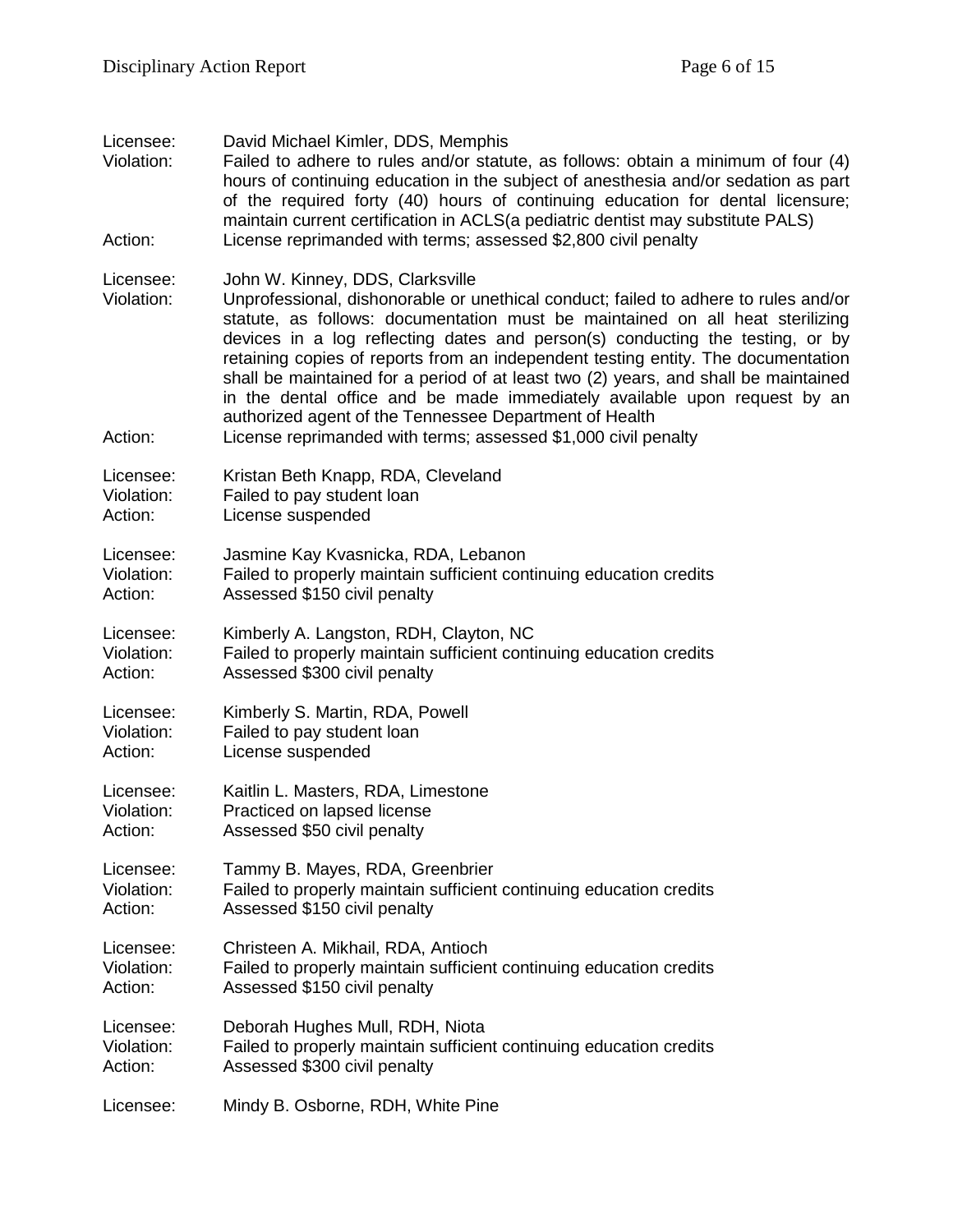- Violation: Failed to properly maintain sufficient continuing education credits<br>Action: Assessed \$300 civil penalty Assessed \$300 civil penalty
- Licensee: Santana Parks, RDH, Lebanon
- Violation: Any dentist, dental hygienist, or dental assistant who falsely attests to attendance and completion of the required hours of continuing education and/or the CPR training requirement may be subject to disciplinary action; any dentist, dental hygienist, or dental assistant who fails to obtain the required continuing education hours and/or CPR training may be subject to disciplinary action Action: License reprimanded; assessed \$100 civil penalty
- Licensee: Barry S. Pendergrass, DDS, Centerville
- Violation: Failed to properly maintain sufficient continuing education credits Action: Assessed \$600 civil penalty
- Licensee: Sean Prine, DDS, Collierville
- Violation: Failed to adhere to rules and/or statute, as follows: obtain a minimum of four (4) hours of continuing education in the subject of anesthesia and/or sedation as part of the required forty (40) hours of continuing education for dental licensure; maintain current certification in ACLS(a pediatric dentist may substitute PALS) Action: License reprimanded with terms; assessed \$2,300 civil penalty
- Licensee: Robert Pulliam, DDS, Nashville<br>Violation: Failed to adhere to rules and/o
- Failed to adhere to rules and/or statute, as follows: obtain a minimum of four (4) hours of continuing education in the subject of anesthesia and/or sedation as part of the required forty (40) hours of continuing education for dental licensure Action: License reprimanded with terms; assessed \$400 civil penalty
- Licensee: Gregory Richardson, DDS, Hendersonville
- Violation: Failed to adhere to rules and/or statute, as follows: obtain a minimum of four (4) hours of continuing education in the subject of anesthesia and/or sedation as part of the required forty (40) hours of continuing education for dental licensure Action: License reprimanded with terms; assessed \$400 civil penalty
- Licensee: Lana R. Richardson, RDA, Old Hickory
- Violation: Unprofessional, dishonorable or unethical conduct; a violation or attempted violation, directly or indirectly, or assisting in or abetting the violation of, or conspiring to violate, any provision of this chapter of any lawful order of the board issued pursuant thereto or any criminal statute of Tennessee Action: License revoked; assessed costs not to exceed \$5,000
- Licensee: Dennis Roman, DMD, Franklin
- Violation: Failed to adhere to rules and/or statute, as follows: maintain current certification in ACLS(a pediatric dentist may substitute PALS)
- Action: License reprimanded with terms; assessed \$100 civil penalty
- Licensee: Joseph Ross, DDS, Sparta<br>Violation: Habitual intoxication or per
- Habitual intoxication or personal misuse of any drugs or the use of intoxicating liquors, narcotics, controlled substances or other drugs or stimulants, such as, but not limited to, nitrous oxide sedation, in such manner as to adversely affect the person's ability to practice dentistry, dental hygiene or as a registered dental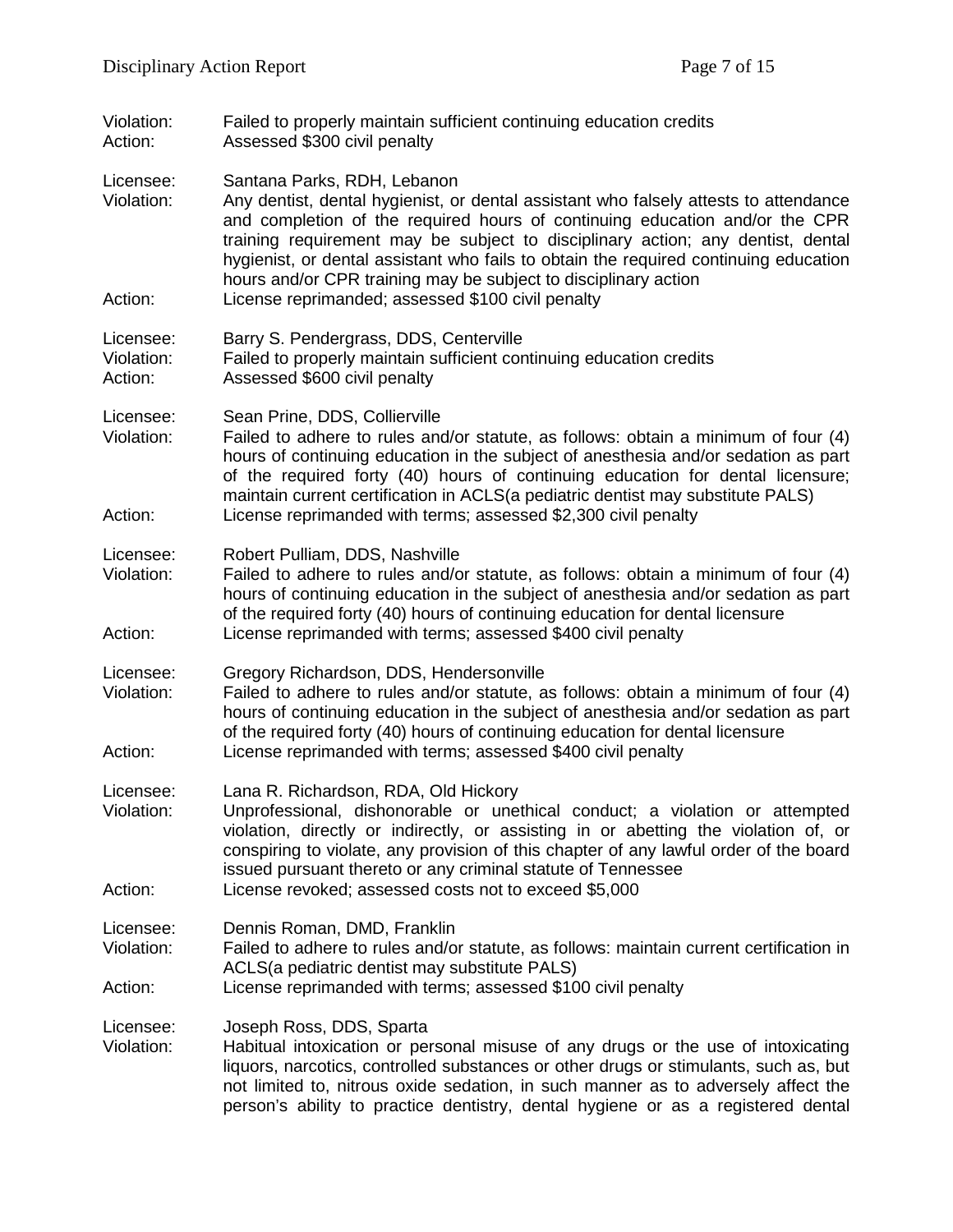| Action:                            | assistant<br>License voluntarily surrendered with terms; assessed costs                                                                                                                                                                                                                                                                                                                                                                                                   |
|------------------------------------|---------------------------------------------------------------------------------------------------------------------------------------------------------------------------------------------------------------------------------------------------------------------------------------------------------------------------------------------------------------------------------------------------------------------------------------------------------------------------|
| Licensee:<br>Violation:<br>Action: | Victoria L. Rouse, RDA, Murfreesboro<br>Practiced on lapsed license<br>Assessed \$50 civil penalty                                                                                                                                                                                                                                                                                                                                                                        |
| Licensee:<br>Violation:<br>Action: | Alan P. Salomon, DDS, Memphis<br>Failed to properly maintain sufficient continuing education credits<br>Assessed \$600 civil penalty                                                                                                                                                                                                                                                                                                                                      |
| Licensee:<br>Violation:            | James O. Shoemaker, DDS, Memphis<br>Failed to adhere to rules and/or statute, as follows: equipment and drugs on a list<br>available from the Board and currently indicated for the treatment of the above<br>listed emergency conditions must be present and readily available for use.<br>Emergency protocols must include training in the use of this equipment and these<br>drugs; maintain current certification in ACLS(a pediatric dentist may substitute<br>PALS) |
| Action:                            | License reprimanded with terms; assessed \$2,400 civil penalty                                                                                                                                                                                                                                                                                                                                                                                                            |
| Licensee:<br>Violation:<br>Action: | Lois Marie Simpson, RDA, Collierville<br>Failed to properly maintain sufficient continuing education credits<br>Assessed \$150 civil penalty                                                                                                                                                                                                                                                                                                                              |
| Licensee:<br>Violation:<br>Action: | Amanda D. Starnes, RDA, Thompson Station<br>Failed to properly maintain sufficient continuing education credits<br>Assessed \$150 civil penalty                                                                                                                                                                                                                                                                                                                           |
| Licensee:<br>Violation:<br>Action: | Patricia Sterrie, RDH, Maryville<br>Failed to properly maintain sufficient continuing education credits<br>Assessed \$300 civil penalty                                                                                                                                                                                                                                                                                                                                   |
| Licensee:<br>Violation:<br>Action: | Anthony P. Urbanek, DDS, Franklin<br>Failed to adhere to rules and/or statute, as follows: obtain a minimum of four (4)<br>hours of continuing education in the subject of anesthesia and/or sedation as part<br>of the required forty (40) hours of continuing education for dental licensure;<br>maintain current certification in ACLS(a pediatric dentist may substitute PALS)<br>License reprimanded with terms; assessed \$2,400 civil penalty                      |
| Licensee:<br>Violation:            | Itanzia M. Washington, RDA, Dyersburg<br>A violation or attempted violation, directly or indirectly, or assisting in or abetting<br>the violation of or conspiring to violate, any provision of this chapter or any lawful<br>order of the board issued pursuant thereto or any criminal statute of the state of<br>Tennessee                                                                                                                                             |
| Action:                            | License revoked                                                                                                                                                                                                                                                                                                                                                                                                                                                           |
| Licensee:<br>Violation:<br>Action: | Ronald S. Wright, DDS, Brentwood<br>Failed to adhere to rules and/or statute, as follows: obtain a minimum of four (4)<br>hours of continuing education in the subject of anesthesia and/or sedation as part<br>of the required forty (40) hours of continuing education for dental licensure<br>License reprimanded with terms; assessed \$400 civil penalty                                                                                                             |
|                                    |                                                                                                                                                                                                                                                                                                                                                                                                                                                                           |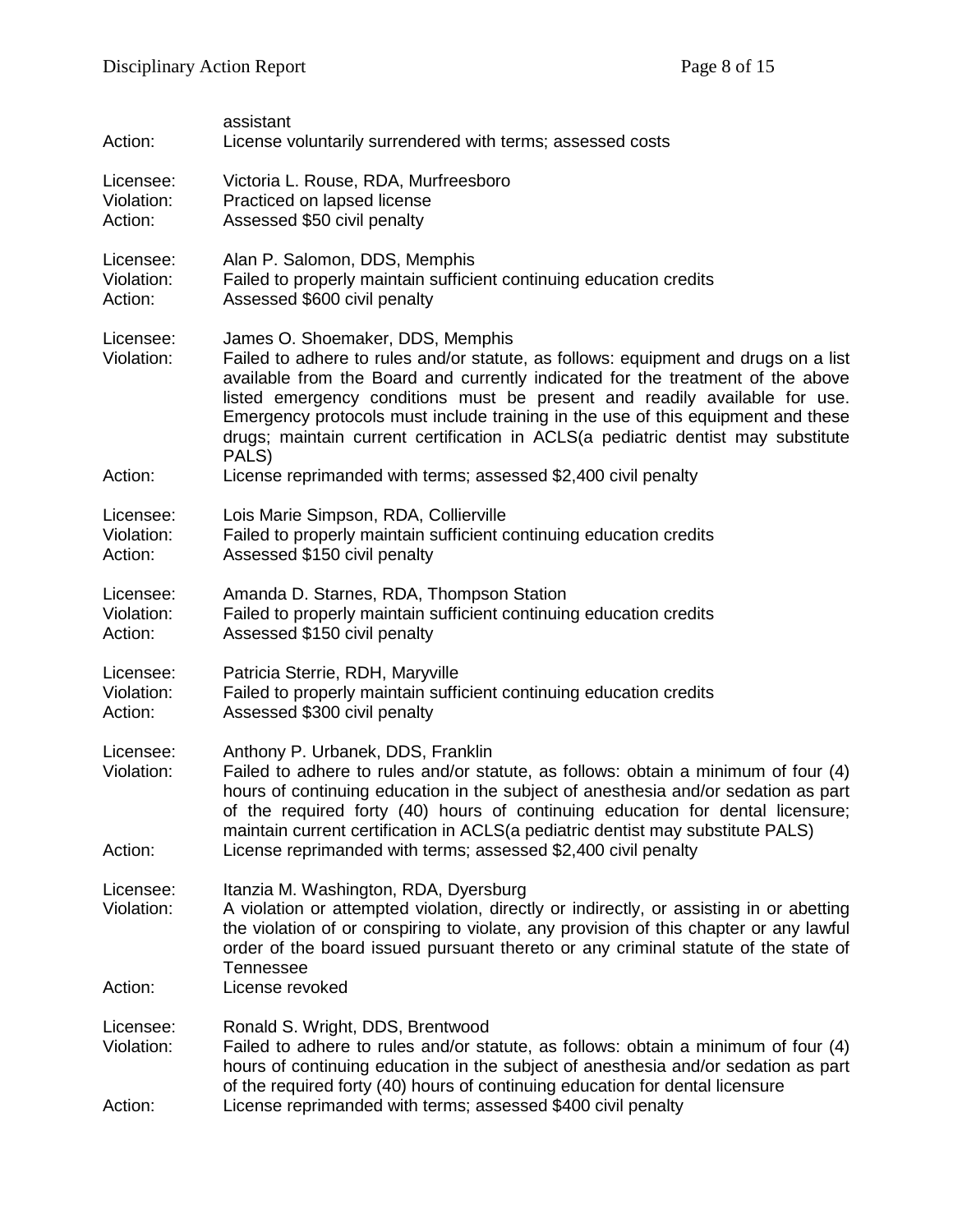### **BOARD OF DISPENSING OPTICIANS**

| Licensee:  | Susan Oakley, DPO, Livingston |
|------------|-------------------------------|
| Violation: | Practiced on lapsed license   |
| Action:    | Assessed \$200 civil penalty  |

## **BOARD OF MEDICAL EXAMINERS**

Licensee: Timothy Gowder, MD, Oak Ridge

- Violation: Violation of rule 0880-02-.14(6)(e)(3); dispensing, prescribing, or otherwise distributing any controlled substance or any other drug not in the course or professional practice, or not in good faith to relieve pain and suffering, or not to cure an ailment, physical infirmity or disease, or in amounts and/or for durations not medically necessary, advisable or justified for a diagnosed condition; dispensing, prescribing or otherwise distributing to any person a controlled substance or other drug if such person is addicted to the habit of using controlled substances without making a bona fide effort to cure the habit of such patient; failed to adhere to rules and/or statute regarding a physician to prescribe or dispense any drug to any individual, whether in person or by electronic means or over the internet or telephone lines, unless the physician, or his/or licensed supervisee pursuant to appropriate protocols or medical orders, has first done and appropriately documented, for the person to whom a prescription is to be issued or drugs dispensed, as follows: performed an appropriate history and physical examination; and made a diagnosis based upon the examinations and all diagnostic and laboratory tests consistent with good medical care; and formulated a therapeutic plan, and discussed it, along with the bases for it and the risks and benefits of various treatments options, a part of which might be prescriptions or dispensed drug, with the patient; and insured availability of the physician or coverage for the patient for appropriate follow-up care; failed to adhere to Code of Medical Ethics, as follows: physicians should not treat themselves or members of their immediate families
- Action: License recognized as retired; voluntarily surrender DEA registration(s) to prescribe or dispense controlled substances on or before July 1, 2016; surrender Pain Management Clinic, Certificate #211, on or before July 1, 2016; assessed costs not to exceed \$45,000

Licensee: Gary A. Moore, MD, Ooltewah

Violation: Dispensing, prescribing, or otherwise distributing any controlled substance or any other drug not in the course or professional practice, or not in good faith to relieve pain and suffering, or not to cure an ailment, physical infirmity or disease, or in amounts and/or for durations not medically necessary, advisable or justified for a diagnosed condition; dispensing, prescribing or otherwise distributing to any person a controlled substance or other drug if such person is addicted to the habit of using controlled substances without making a bona fide effort to cure the habit of such patient; failed to adhere to rules and/or statute regarding a physician to prescribe or dispense any drug to any individual, whether in person or by electronic means or over the internet or telephone lines, unless the physician, or his/or licensed supervisee pursuant to appropriate protocols or medical orders,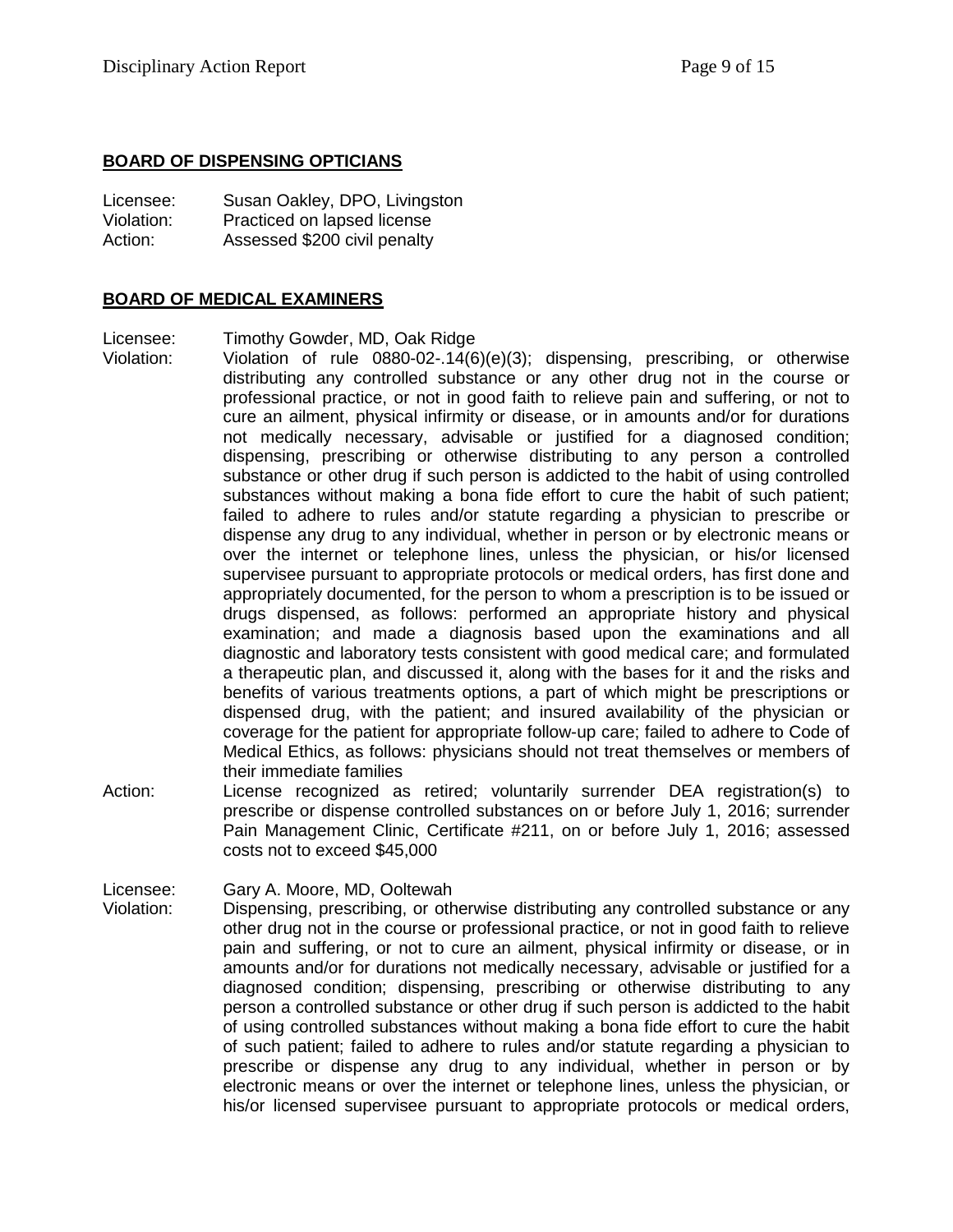has first done and appropriately documented, for the person to whom a prescription is to be issued or drugs dispensed, as follows: performed an appropriate history and physical examination; and made a diagnosis based upon the examinations and all diagnostic and laboratory tests consistent with good medical care; and formulated a therapeutic plan, and discussed it, along with the bases for it and the risks and benefits of various treatments options, a part of which might be prescriptions or dispensed drug, with the patient; and insured availability of the physician or coverage for the patient for appropriate follow-up care; prescribing narcotics and other medications and controlled substances in amounts and/or for durations not medically necessary, advisable, or justified for a diagnosed condition; failed to make appropriate, individualized diagnosis and/or failed to document adequate support for diagnoses sufficient to justify the treatment rendered and failed to integrate consultations, previous hospitalizations and other medical information into the treatment plan

Action: License placed on probation effective July 1, 2016 for 2 years with terms; shall not practice in a pain management clinic nor provide pain management services; assessed costs not to exceed \$15,000

Licensee: Michelle Mauck, MXRT, Clarksville\* Violation: Failed to pay student loan

Action: License suspended

#### *\*Delayed reporting by Board, license disciplined September 2013*

#### **BOARD OF NURSING**

| Licensee:  | Cynthia Gunter, LPN, Jamestown  |
|------------|---------------------------------|
| Violation: | Failed to pay student loan      |
| Action:    | License suspended               |
| Licensee:  | Shelley Hicks, APN, Kingsport   |
| Violation: | Failed to pay student loan      |
| Action:    | License suspended               |
| Licensee:  | Arrica Huskey, RN, Chattanooga  |
| Violation: | Failed to pay student loan      |
| Action:    | License suspended               |
| Licensee:  | Kristy Johnson, RN, Dyer        |
| Violation: | Failed to pay student loan      |
| Action:    | License suspended               |
| Licensee:  | April McQueen, LPN, Old Hickory |
| Violation: | Failed to pay student loan      |
| Action:    | License suspended               |
| Licensee:  | Chrystal Nance, LPN, Waynesboro |
| Violation: | Failed to pay student loan      |
| Action:    | License suspended               |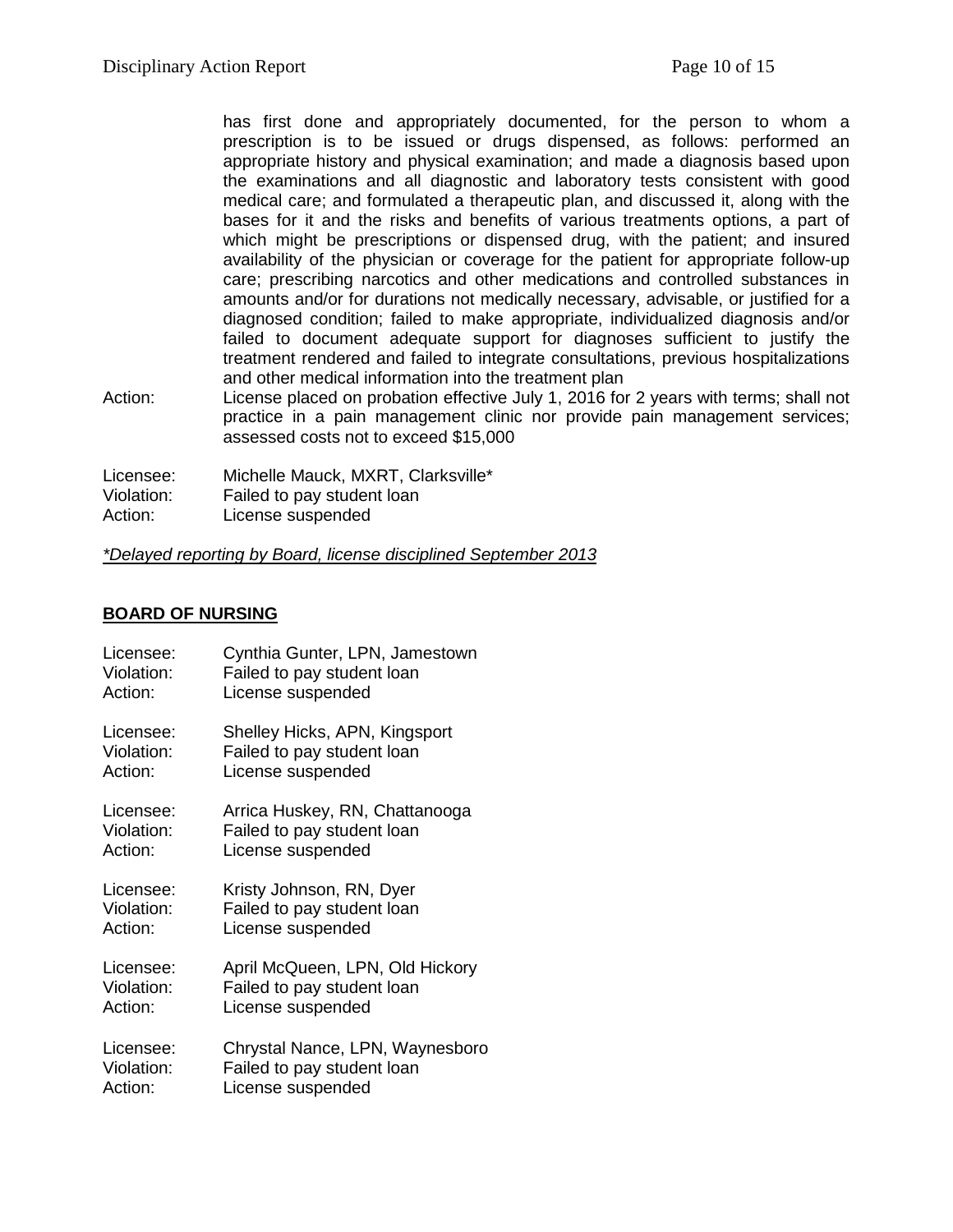| Licensee:  | Heather Nicol, RN, Pigeon Forge |
|------------|---------------------------------|
| Violation: | Failed to pay student loan      |
| Action:    | License suspended               |
| Licensee:  | Michelle Robinson, LPN, Antioch |
| Violation: | Failed to pay student loan      |
| Action:    | License suspended               |
| Licensee:  | Tiffany Tenort, RN, Cordova     |
| Violation: | Failed to pay student loan      |
| Action:    | License suspended               |
| Licensee:  | Christy Thomas, RN, Readyville  |
| Violation: | Failed to pay student loan      |
| Action:    | License suspended               |
| Licensee:  | Lalah Tolleson, LPN, Nashville  |
| Violation: | Failed to pay student loan      |

**BOARD OF PHARMACY**

Action: License suspended

| Licensee:  | Candace R. Anderson, DPh, Memphis     |
|------------|---------------------------------------|
| Violation: | Failed to pay student loan            |
| Action:    | License suspended                     |
| Licensee:  | Noel S. Cohen, RT, Nashville          |
| Violation: | Failed to pay student loan            |
| Action:    | License suspended                     |
| Licensee:  | Patricia Cude, RT, Manchester         |
| Violation: | Failed to pay student loan            |
| Action:    | License suspended                     |
| Licensee:  | Margaret A. Morie, RT, Jefferson City |
| Violation: | Failed to pay student loan            |
| Action:    | License suspended                     |
| Licensee:  | Joshua E. Nance, RT, Harriman         |
| Violation: | Failed to pay student loan            |
| Action:    | License suspended                     |
| Licensee:  | Benetta J. Newberry, RT, Knoxville    |
| Violation: | Failed to pay student loan            |
| Action:    | License suspended                     |
| Licensee:  | Jonathan D. Pearce, DPh, Arlington    |
| Violation: | Failed to pay student loan            |
| Action:    | License suspended                     |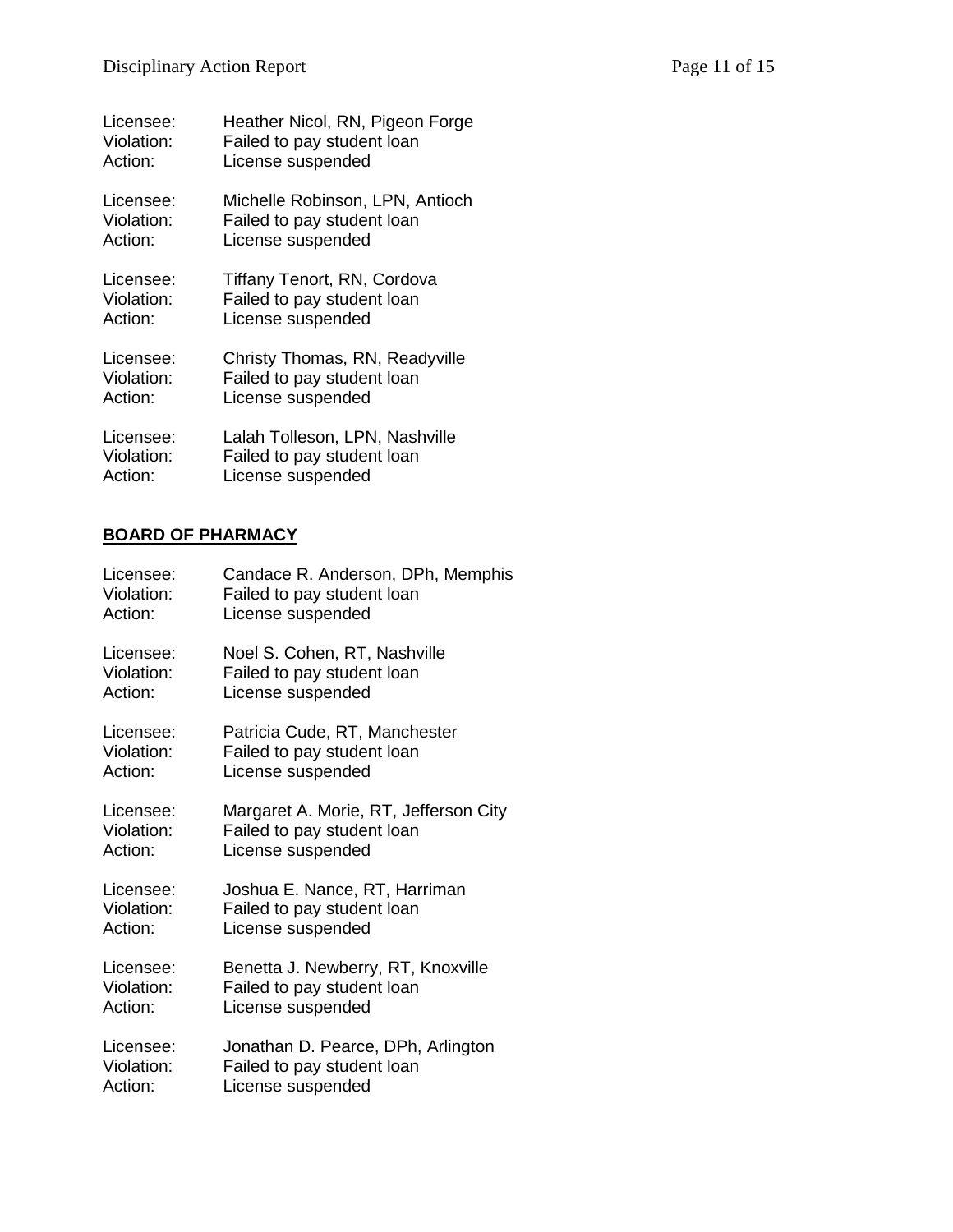# **BOARD OF PHYSICAL THERAPY**

| Licensee:  | Kyle Ray Boring, PTA, Maryville    |
|------------|------------------------------------|
| Violation: | Failed to pay student loan         |
| Action:    | License suspended                  |
| Licensee:  | Angela Kaye Huff, PTA, Clarksville |
| Violation: | Failed to pay student loan         |
| Action:    | License suspended                  |

## **BOARD OF RESPIRATORY CARE**

Licensee: Jennifer Serrett, LCRT, Layafette Violation: Failed to pay student loan Action: License suspended

# **BOARD OF VETERINARY MEDICAL EXAMINERS**

Licensee: The Cat Clinic, LLC, Knoxville

- Violation: Unprofessional or unethical conduct or engaging in practices in connection with the practice of veterinary medicine that are in violation of the standards of professional conduct as defined in this section or prescribed by the rules of the board; practicing in a facility without a premises permit; failed to adhere to rules and/or statute; any person who owns or operates any veterinary facility, including mobile clinics, or any other premises where a licensed veterinarian practices or where the practice of veterinary medicine occurs shall apply for an secure a premises permit from the board prior to the commencement of any services that would subject the provider of those services to licensure under this chapter. Any premises in operation on January 1, 1997, shall register with the board by filling out an application as required by the board
- Action: Assessed \$2,600 civil penalty
- Licensee: Scott A. Gables, DVM, Mount Juliet
- Violation: Willful or repeated violation of any provisions of this chapter or any rules of the board; unprofessional or unethical conduct or engaging in practices in connection with the practice of veterinary medicine that are in violation of the standards of professional conduct as defined in this section or prescribed by the rules of the board; addiction to the habitual use of intoxicating liquors, narcotics or other stimulants to such an extent as to incapacitate the applicant or licensee from the performance of the applicant's or the licensee's professional obligations and duties; failed to adhere to rules and/or statute regarding recordkeeping, as follows: a separate log shall be maintained for all controlled substances; each patient record shall indicate the strength and quantity of any medication prescribed, administered or dispensed. In the case of companion animals, this record shall be maintained for each individual animal
- Action: License suspended with terms; upon completion of an intensive outpatient treatment program and TMF monitoring contract, suspension is stayed and license is placed on probation; assessed costs not to exceed \$1,000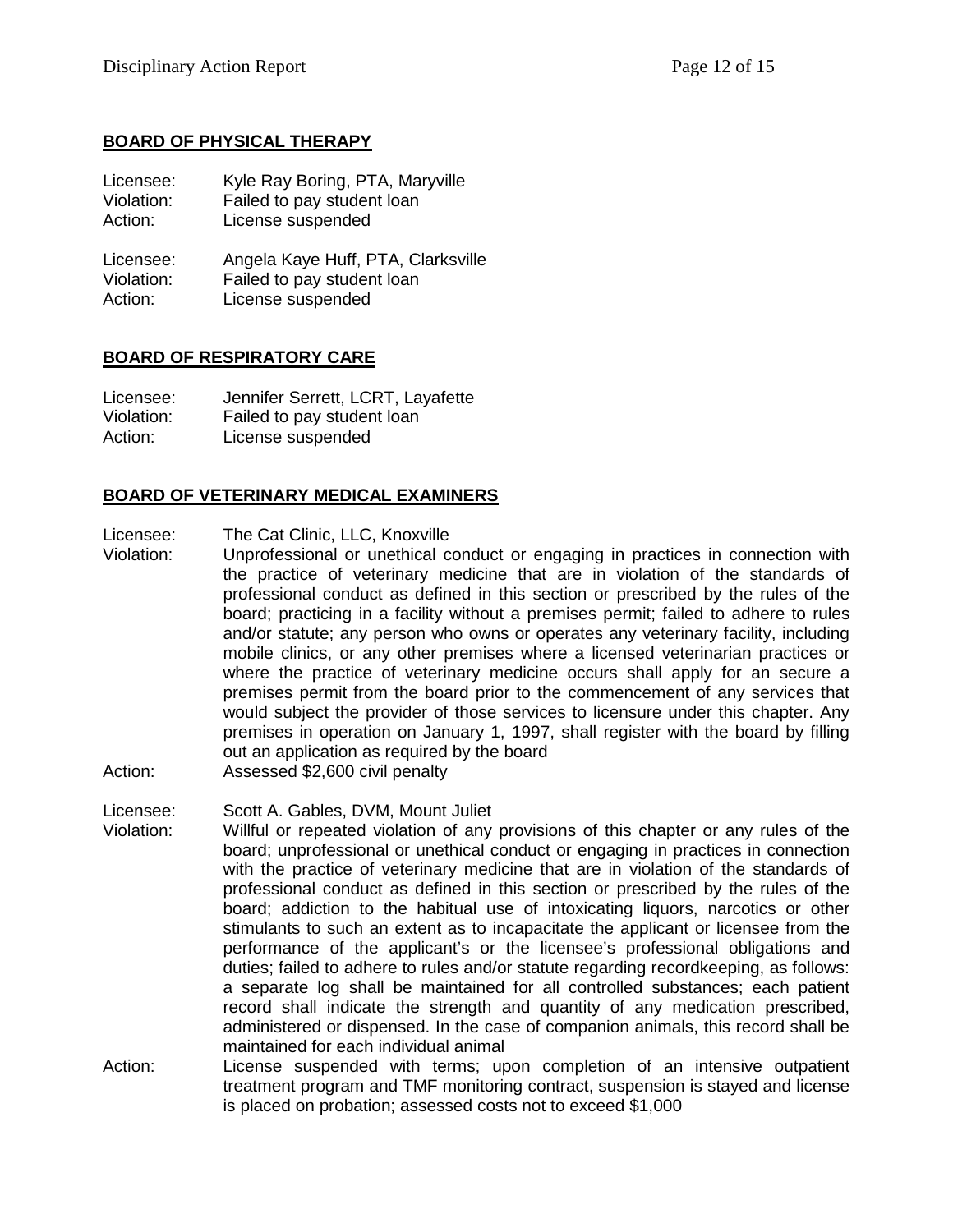| Licensee:<br>Violation:            | Sharon K. Germany, Uncertified CAET, Flintville<br>Willful or repeated violation of any provisions of this chapter or any rules of the<br>board; prior to engaging in practice as a Certified Animal Euthanasia Technician in<br>a Certified Animal Control Agency, a person must hold a current Tennessee<br>certificate or valid temporary certificate from the board; any violation of T.C.A § 63-<br>12-124                                                                                                                                                                                                                                                                                                                                                                                                                                                                                                                                                                                                     |
|------------------------------------|---------------------------------------------------------------------------------------------------------------------------------------------------------------------------------------------------------------------------------------------------------------------------------------------------------------------------------------------------------------------------------------------------------------------------------------------------------------------------------------------------------------------------------------------------------------------------------------------------------------------------------------------------------------------------------------------------------------------------------------------------------------------------------------------------------------------------------------------------------------------------------------------------------------------------------------------------------------------------------------------------------------------|
| Action:                            | Assessed \$100 civil penalty                                                                                                                                                                                                                                                                                                                                                                                                                                                                                                                                                                                                                                                                                                                                                                                                                                                                                                                                                                                        |
| Licensee:<br>Violation:<br>Action: | Jana Howard, DVM, Clarksville<br>Professional incompetence<br>License reprimanded; assessed costs not to exceed \$1,000                                                                                                                                                                                                                                                                                                                                                                                                                                                                                                                                                                                                                                                                                                                                                                                                                                                                                             |
| Licensee:<br>Violation:            | William R. Newman, DVM, Fayetteville<br>Willful or repeated violation of any provisions of this chapter or any rules of the<br>board; unprofessional or unethical conduct or engaging in practices in connection<br>with the practice of veterinary medicine that are in violation of the standards of<br>professional conduct as defined in this section or prescribed by the rules of the<br>board; failed to adhere to rules and/or statute, regarding prescribing, dispensing,<br>or otherwise distributing pharmaceuticals                                                                                                                                                                                                                                                                                                                                                                                                                                                                                     |
| Action:                            | License reprimanded; assessed costs not to exceed \$1,000                                                                                                                                                                                                                                                                                                                                                                                                                                                                                                                                                                                                                                                                                                                                                                                                                                                                                                                                                           |
| Licensee:<br>Violation:<br>Action: | Sheila A. Jackson, CAET, Dandridge<br>Willful or repeated violation of any provisions of this chapter or any rules of the<br>board; unprofessional or unethical conduct or engaging in practices in connection<br>with the practice of veterinary medicine that are in violation of the standards of<br>professional conduct as defined in this section or prescribed by the rules of the<br>board; failed to adhere to rules and/or statute, regarding prescribing, dispensing,<br>or otherwise distributing pharmaceuticals: all federal regulations for the use of<br>controlled substances must be followed including storage and recordkeeping; a<br>record of all euthanasia and pre-euthanasia solutions administered shall be kept;<br>failed to adhere to rules and/or statute, as follows: the euthanasia room shall be<br>enclosed an in a separate location from other animals temporarily housed on the<br>premises<br>License reprimanded and placed on probation for a period of no more than 1 year |
| Licensee:<br>Violation:            | with terms<br>Lee B. Raines, DVM, Goodlettsville<br>Unprofessional or unethical conduct or engaging in practices in connection with<br>the practice of veterinary medicine that are in violation of the standards of<br>professional conduct as defined in this section or prescribed by the rules of the<br>board; practicing veterinary medicine in this state on an expired, retired,<br>suspended, or revoked license or beyond the period of a valid temporary license                                                                                                                                                                                                                                                                                                                                                                                                                                                                                                                                         |
| Action:                            | Assessed \$1,400 civil penalty                                                                                                                                                                                                                                                                                                                                                                                                                                                                                                                                                                                                                                                                                                                                                                                                                                                                                                                                                                                      |
| Licensee:<br>Violation:            | Mark A. Roberts, DVM, Readyville<br>Unprofessional or unethical conduct or engaging in practices in connection with<br>the practice of veterinary medicine that are in violation of the standards of<br>professional conduct as defined in this section or prescribed by the rules of the<br>board                                                                                                                                                                                                                                                                                                                                                                                                                                                                                                                                                                                                                                                                                                                  |
| Action:                            | License reprimanded; assessed costs not to exceed \$1,000                                                                                                                                                                                                                                                                                                                                                                                                                                                                                                                                                                                                                                                                                                                                                                                                                                                                                                                                                           |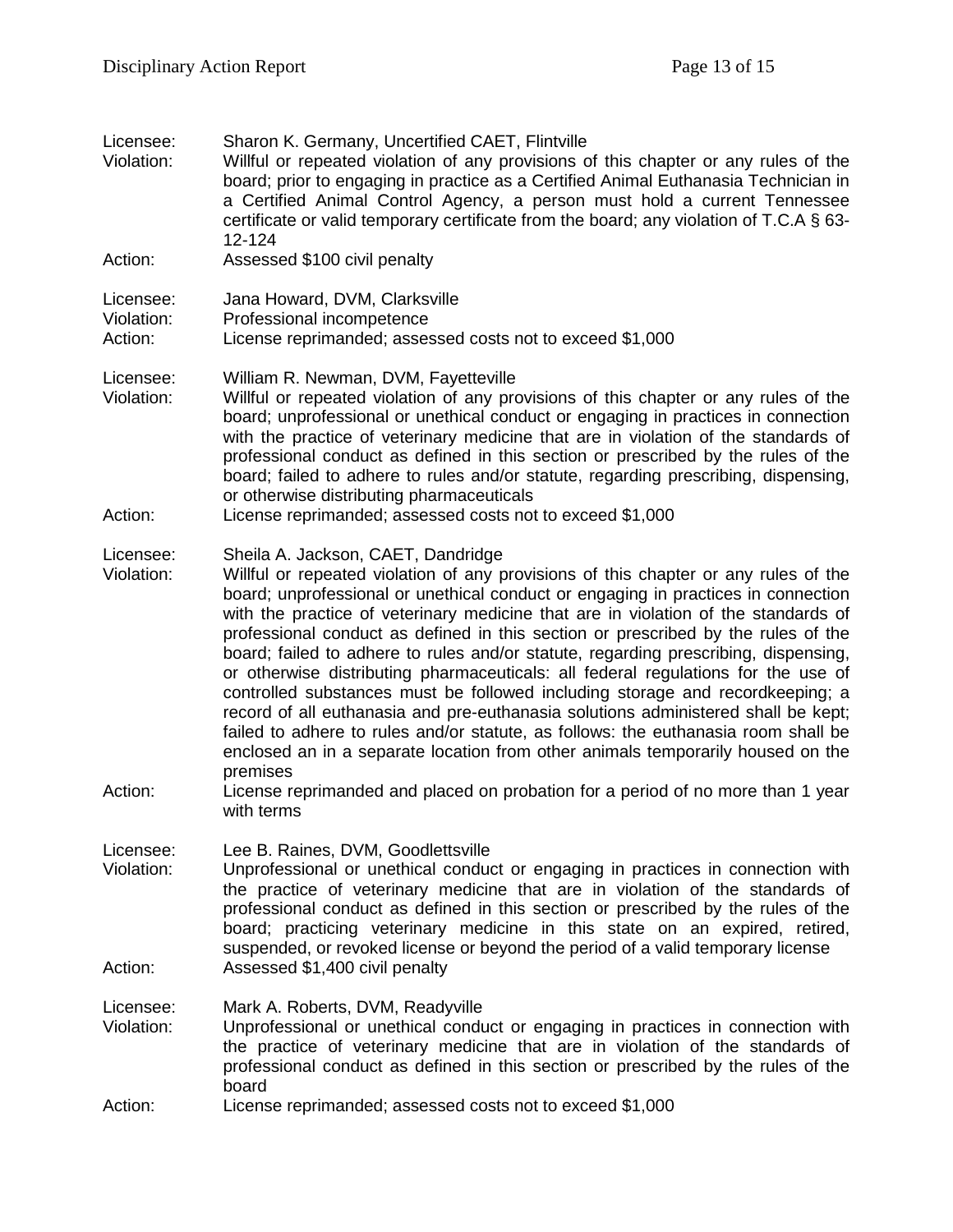Licensee: James W. Robinson, DVM, Johnson City Violation: Unprofessional or unethical conduct or engaging in practices in connection with the practice of veterinary medicine that are in violation of the standards of professional conduct as defined in this section or prescribed by the rules of the board; professional incompetence; gross malpractice or a pattern of continued or repeated malpractice, ignorance, negligence or incompetence in the course of veterinary medical practice; failed to adhere to rules and/or statute, as follows: failure to maintain a record of each companion animal which accurately reflects the veterinary problems and interventions; failed to adhere to rules and/or statute, regarding recordkeeping. Action: License placed on probation for 3 years with terms; assessed \$2,500 civil penalty, plus costs not to exceed \$1,000 Licensee: Roger W. Story, DVM, Lewisburg Violation: Professional incompetence Action: License reprimanded; assessed costs not to exceed \$1,000 Licensee: Robert Thio, DVM, Knoxville Violation: Professional incompetence

# **DIVISION OF EMERGENCY MEDICAL SERVICES**

Action: License recognized as retired with terms; assessed costs

| Licensee:  | Travis L. Rorabaugh, AEMT, Chapelhill |
|------------|---------------------------------------|
| Violation: | Failed to pay student loan            |
| Action:    | License suspended                     |
| Licensee:  | Laura M Liford, AEMT, Columbia        |
| Violation: | Failed to pay student loan            |
| Action:    | License suspended                     |

# **ABUSE REGISTRY**

| Name:       | James Brett Bell            |
|-------------|-----------------------------|
| Abuse:      | Physical                    |
| Profession: | CNA(revoked)                |
| Name:       | Barry Bynum                 |
| Abuse:      | <b>Exploitation/Neglect</b> |
| Profession: | Caregiver                   |
| Name:       | Cynthia Darlene Carter      |
| Abuse:      | Theft/Misappropriation      |
| Profession: | LPN                         |
| Name:       | Kayla Jewell Brown Hammond  |
| Abuse:      | Physical/Verbal             |
| Profession: | CNA(revoked)                |